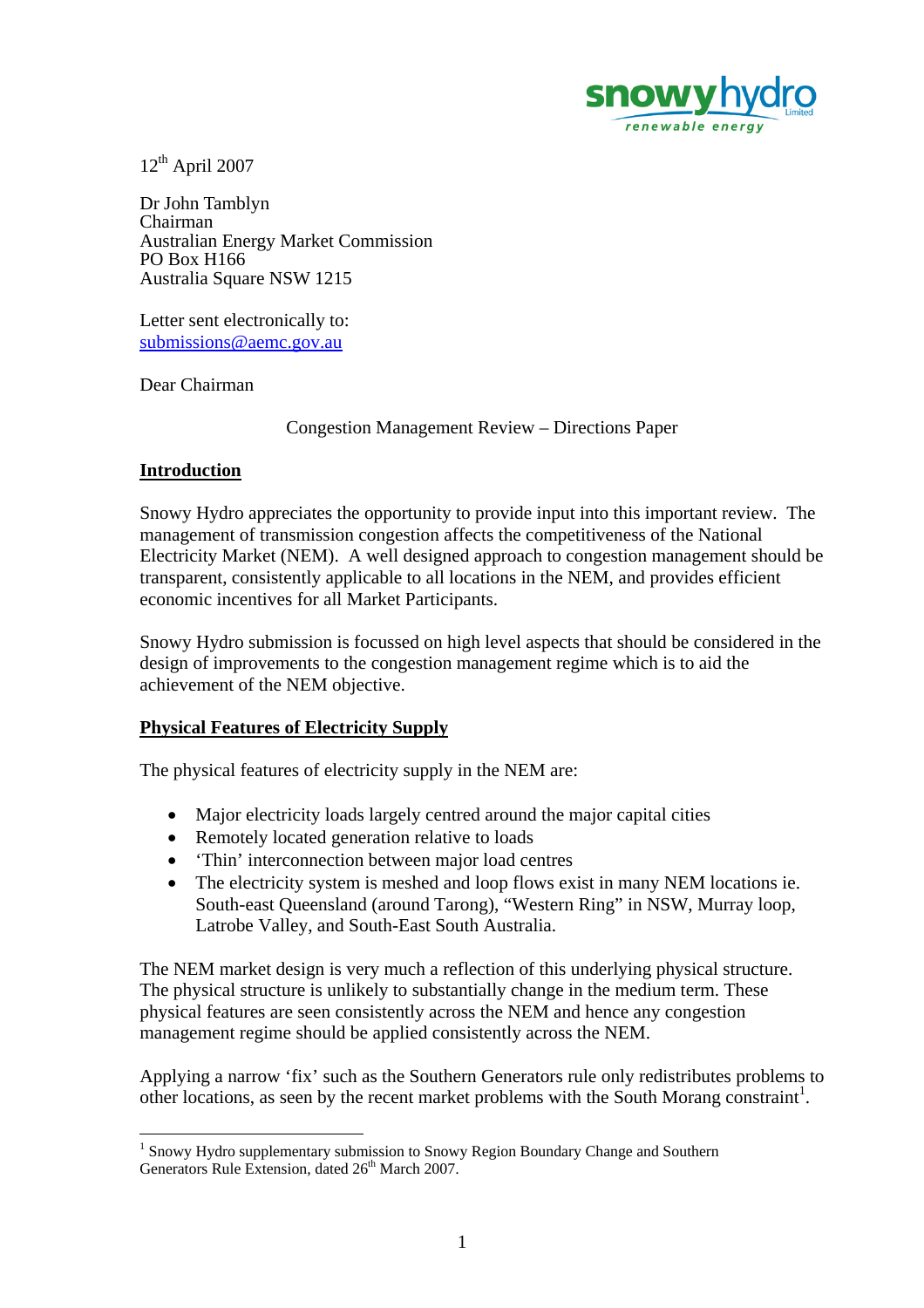#### **Contract Hedging is the Key to Facilitate Competition**

Snowy Hydro believes that the contract market is the main market in the NEM, with both generators and retailers having financial requirements to secure cash flows as part of their business and hedge inherent volatility. The Spot market is basically a balancing market. There are a number of studies that suggest the level of generator contracting is of the order of 80 to 90%.

The ability of remote generators to sell contracts at major load centres is subject to price basis risk and volume (dispatch) risk. For a generator selling a contract in its own regional node there is no basis risk. Volume (dispatch) risk is a function of transmission availability and capability.

For a generator to inter-regionally contract trade the settlement residue auction (SRA) units are a mechanism that partially hedges the basis risk. It has been well articulated by ERIG that the SRAs are very imperfect/non-firm hedging tool. There is some scope for incremental enhancements to the SRA instrument design but it will never the less remain a very imperfect instrument due to the fundamental uncertainties. For these reasons, SRAs support in general only incremental inter-regional trade as evidenced by a survey conducted by Andersen, Hu and Winchester<sup>2</sup>. SRAs are very unsatisfactory in comparison to the relative certainty provided for a generator to contract within its own region under the NEM region market design.

There is a major market design trade-off between spot market dispatch efficiency (improved by finer 'granularity') and contract market liquidity (improved by certainty of smaller number of regions).

Dispatch efficiency is primarily driven by finer or more granular locational pricing. This could be implemented through an increase in the number of regions, introduction of CSPs, or generator nodal pricing. However, with more granular pricing there exists increased basis risk for the relevant generators. Basis risk then impacts the level of contracting and liquidity. Hence, the more granular the pricing the less liquidity and less competition exists in the contract market. The regional market design strikes a balance between these two efficiency impacts. Another way of expressing the trade off is the 'mis-pricing problem' verses the 'hedging problem'.

The directions paper generally recognises this trade-off, and has a sound focus on only responding to material problems. However, a greater recognition of the balance between hedging and pricing objectives would be welcome. The discussion of regional boundary change states that a clearer process for boundary review is 'one incremental means for increasing the degree of pricing granularity'. We suggest that a reduction in granularity should also be explicitly included as a possible outcome in the discussion of regional boundary change, in view of this fundamental trade off.

There is in our view potential merit in decreasing granularity with respect of hedging major load centres (for example removing the current anomalies of the region market design

 $\overline{a}$  $2^2$  Andersen, Hu and Winchester, University of NSW, Forward Contracts in Electricity Markets: the Australian Experience.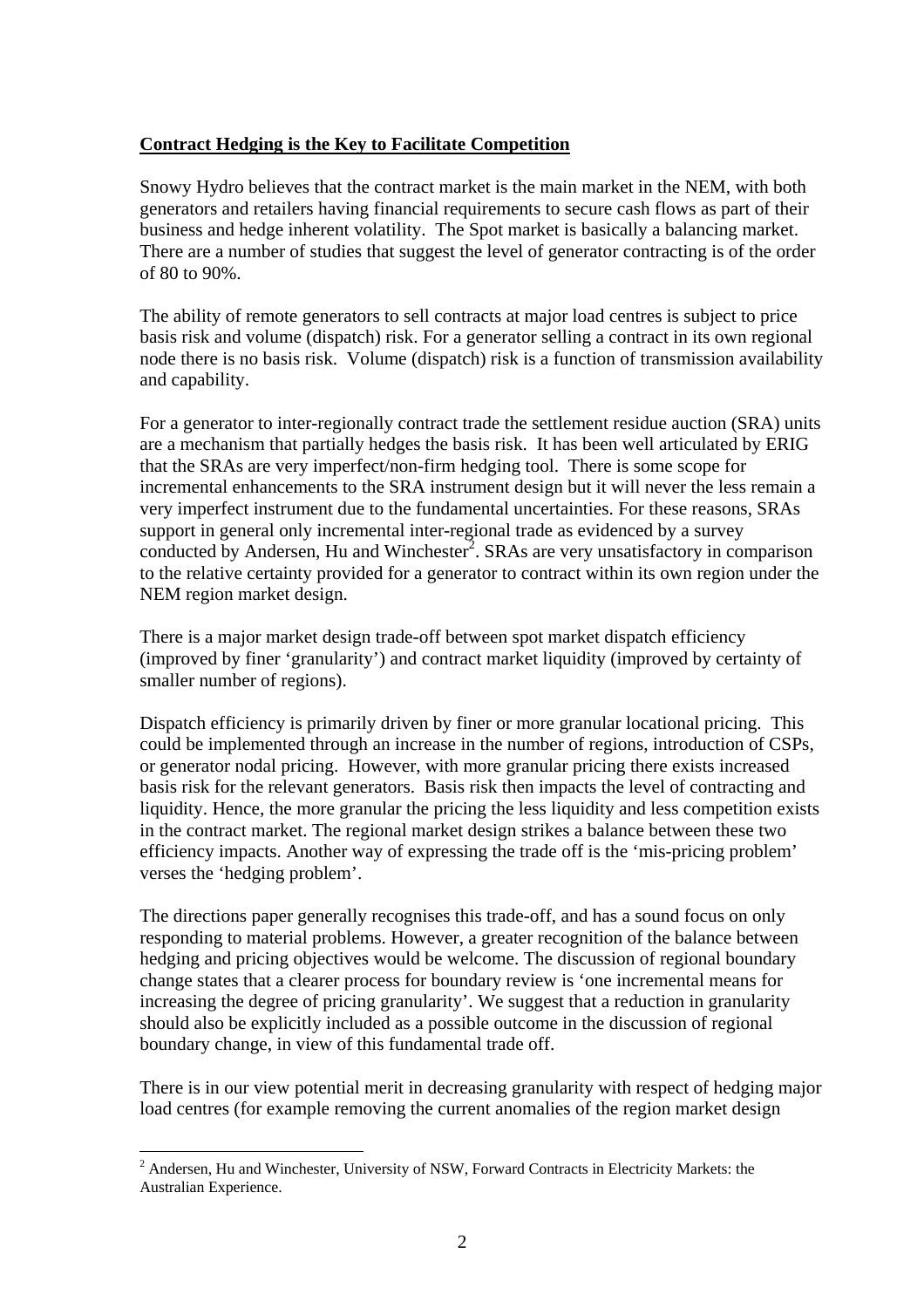implementation by abolishing the Snowy Region) in order to achieve substantial benefits in the hedging market. That is, the small 'mis-pricing' problem is swamped by the much larger 'hedging problem'. It is well known theoretically and empirically that enhancing contract trading by increasing contract liquidity and availability will increase overall competition<sup>3</sup>.

In our view, any moves to increase granularity of pricing (for example introducing CSPs) without addressing the associated hedging and load access issues (by for example allocating CSCs) will significantly decrease market efficiency due to the hedging market impacts.

We also note that increasing granularity simply leads to more withholding in both the spot and contracts market as generators are incentivised to access the load price. This increases both spot and contact prices due to reduced competition, purely as a function of the market design.

# **Regulatory Certainty**

Good regulatory practice requires consistency of application of congestion management framework. Inconsistent application simply creates regulatory uncertainty and sovereign risk for participants leading ultimately to market inefficiency due to necessary risk premiums and investment uncertainties. This point is particularly pertinent in the NEM given the physical features of electricity supply as articulated above. A well designed congestion management framework must be applied in a geographic consistent manner. Similarly, 'time limited' arrangements must indeed be applied in a manner that is well understood in advance and indeed limited to its time limit.

# **Way Forward**

Snowy Hydro believes at a fundamental level there are only two potential ways forward to further improve the congestion management framework. The physical characteristics of the NEM, and the importance of an efficient hedging contract market constrain options. Aside from resolving the broadly accepted current regional market anomalies with the Snowy region, any changes to the current congestion management framework needs to be balance against the materiality of the current problems and the cost/benefits of making changes. This being satisfied then there are two broad ways forward:

- A broadly applied CSP/CSC or similar framework
- A changed constraint formulation "interconnector preference"

A broadly applied CSP/CSC framework increases granularity of constraints pricing but provides (partial) hedging certainty to access load centres. The Darryl Biggar Constraint Based Residue (CBR) and Constrained On/Off payments are simply other forms or variations to 'CSP/CSC' type arrangements. A CSP type arrangement without CSCs will fail as it narrowly addresses the 'mis-pricing' problem but creates a much bigger 'hedging problem'. The key issue for these types of arrangements is that of 'allocation of rights'.

 $\overline{a}$  $3$  For example, an empirical study done using NEM data is in, Wolak, F.A (2000), "An empirical analysis of the impact of hedge contracts in bidding behaviour in a competitive electricity market", International Economic Journal, vol 14, no. 2, pp. 1-40.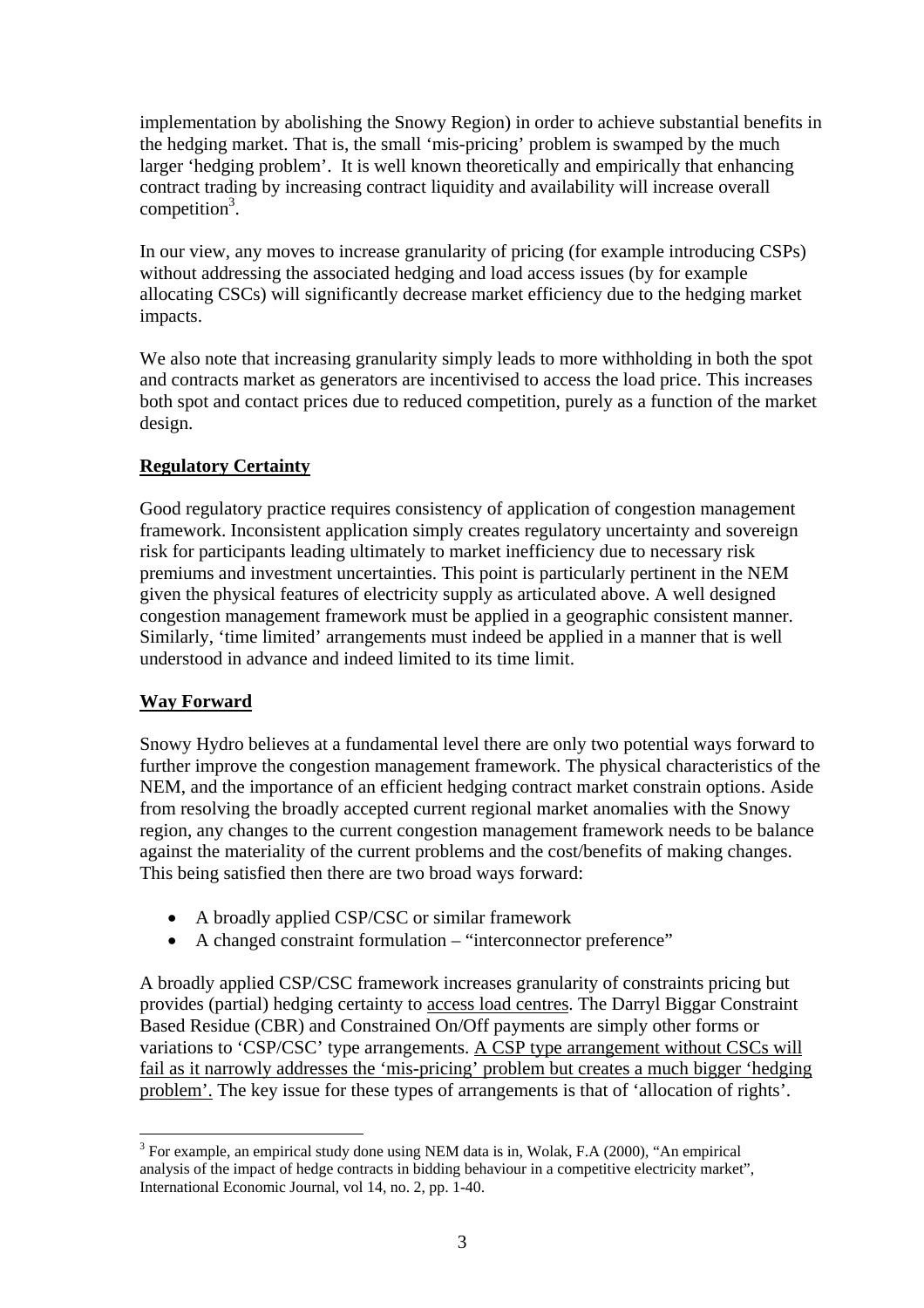Snowy Hydro advocates that the only viable arrangement for allocation is for the 'uncontestable portion' of transmission only to be allocated to incumbent/new entrant generator, with the 'contestable portion' freely auctioned. This is briefly explained in Appendix 1.

The second potential way forward is that of constraint reformulation. As a pre-requisite, this requires resolution of the current issues of the Snowy Region by abolishing the region. Interconnectors could be given preference to intra-regional generators by moving interconnector terms from the 'left hand side' to the 'right hand side'. The advantage of such an approach is that it would maximise inter-regional trade and no negative residues would accrue. Generators internal to the region would compete on a constraint co-efficient basis. Physical control of inter-connector flow by NEMMCO ceases to be an issue provided the region boundary anomalies are removed by abolishing the Snowy Region.

#### **Conclusion**

The NEM region market design recognises the trade-off between dispatch efficiency and contract market liquidity. In our view the Snowy Region is inconsistent with the NEM market design and thus material problems have occurred. Resolving the Snowy region problems by abolishing the region would resolve a considerable portion of the congestion management problems in the NEM. Further refinements need to be tested against the materiality of the underlying issues.

A well designed approach to congestion management should be transparent, consistently applicable to all locations in the NEM, and provide efficient economic incentives for all Market Participants. If materiality of problems with current arrangements can be established, there are two broad ways forward: either a broad based CSP/CSC approach, or a revised constraint formulation approach.

#### **In short, we advocate a consistently applied and predictable approach to constraint management that is in keeping with the NEM market design.**

Snowy Hydro appreciates the opportunity to comment on the Discussion Paper. Please contact me on (02) 9278 1885 if you would like to discuss the issues outlined in this submission.

Yours sincerely,

Roger Whitby Executive Officer, Trading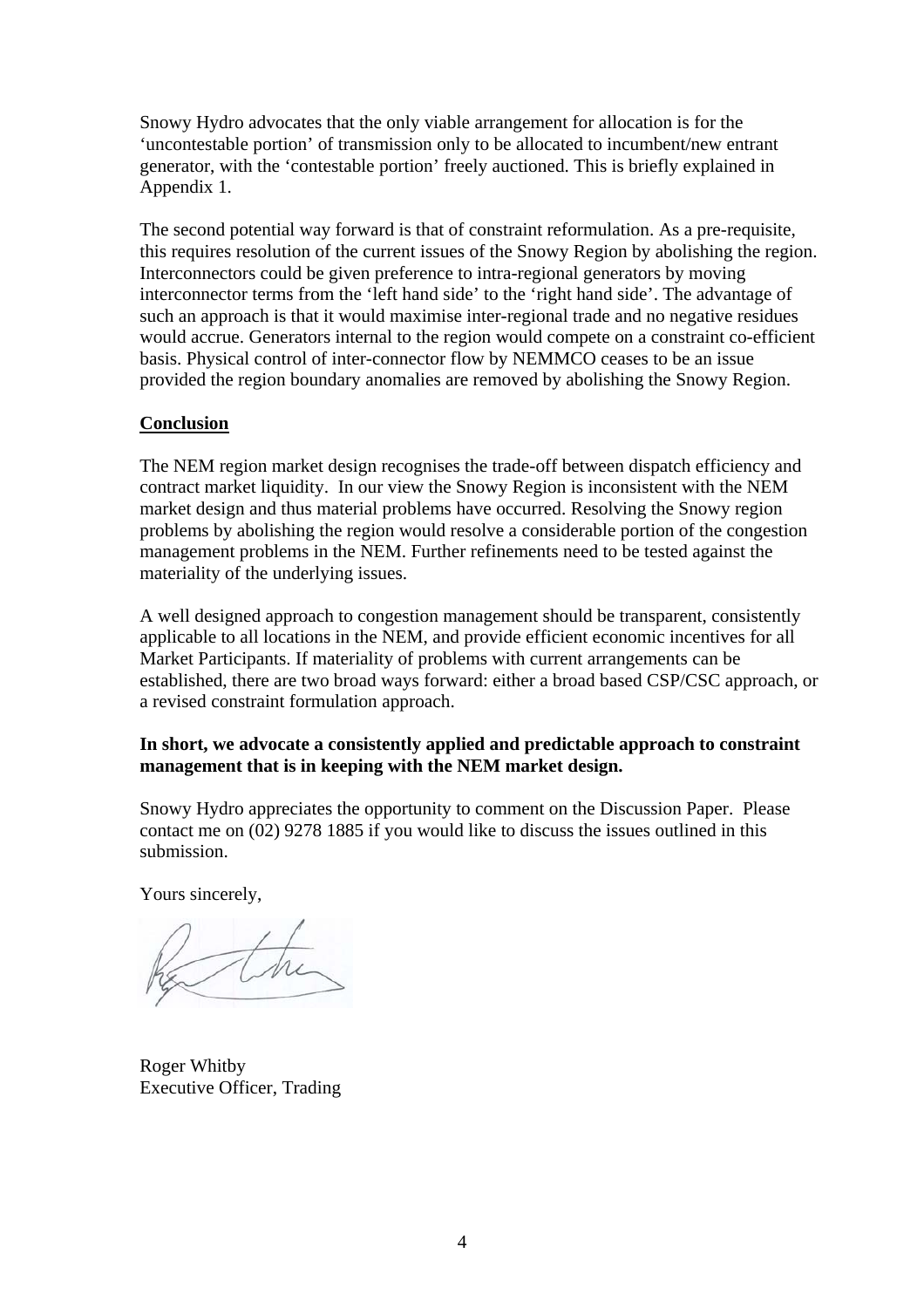Appendix 1 – Allocation of CSC for uncontested transmission access

Diagram 1 shows a stylistic representation of the flows through three (3) zones.



Diagram 1

From Diagram 1, it can be seen that Generation 4 (G4) is the only generator that can supply the additional 300MW from Zone 2 to Zone 3 (ie. 1800MW – 1500MW). Generator G4 faces the profit curve as shown in diagram 2 under the assumption that the flow from Zone 1 to Zone 2 is at the maximum 1500MW, and the marginal cost of generator G4 is lower than or equivalent to the marginal cost of generators in Zone 1.



Diagram 2